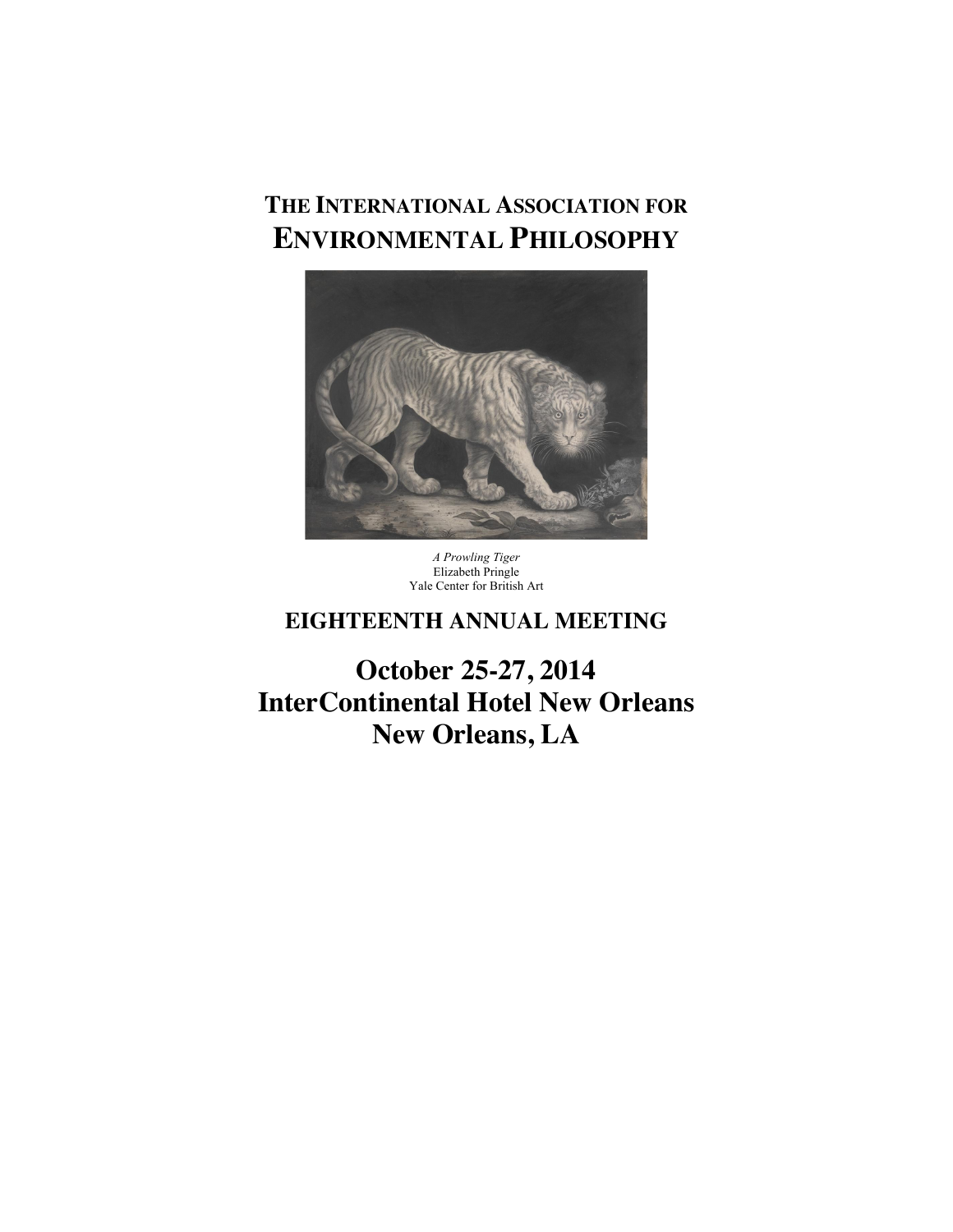# *IAEP Executive Committee*

William Edelglass, Marlboro College, Co-Director Barbara Muraca, Friedrich-Schiller-Universität Jena, Co-Director Steven Vogel, Denison University, Secretary Jonathan Maskit, Denison University, Treasurer Margret Grebowicz, Goucher College, Member-at-Large Brian Treanor, Loyola Marymount University, Member-at-Large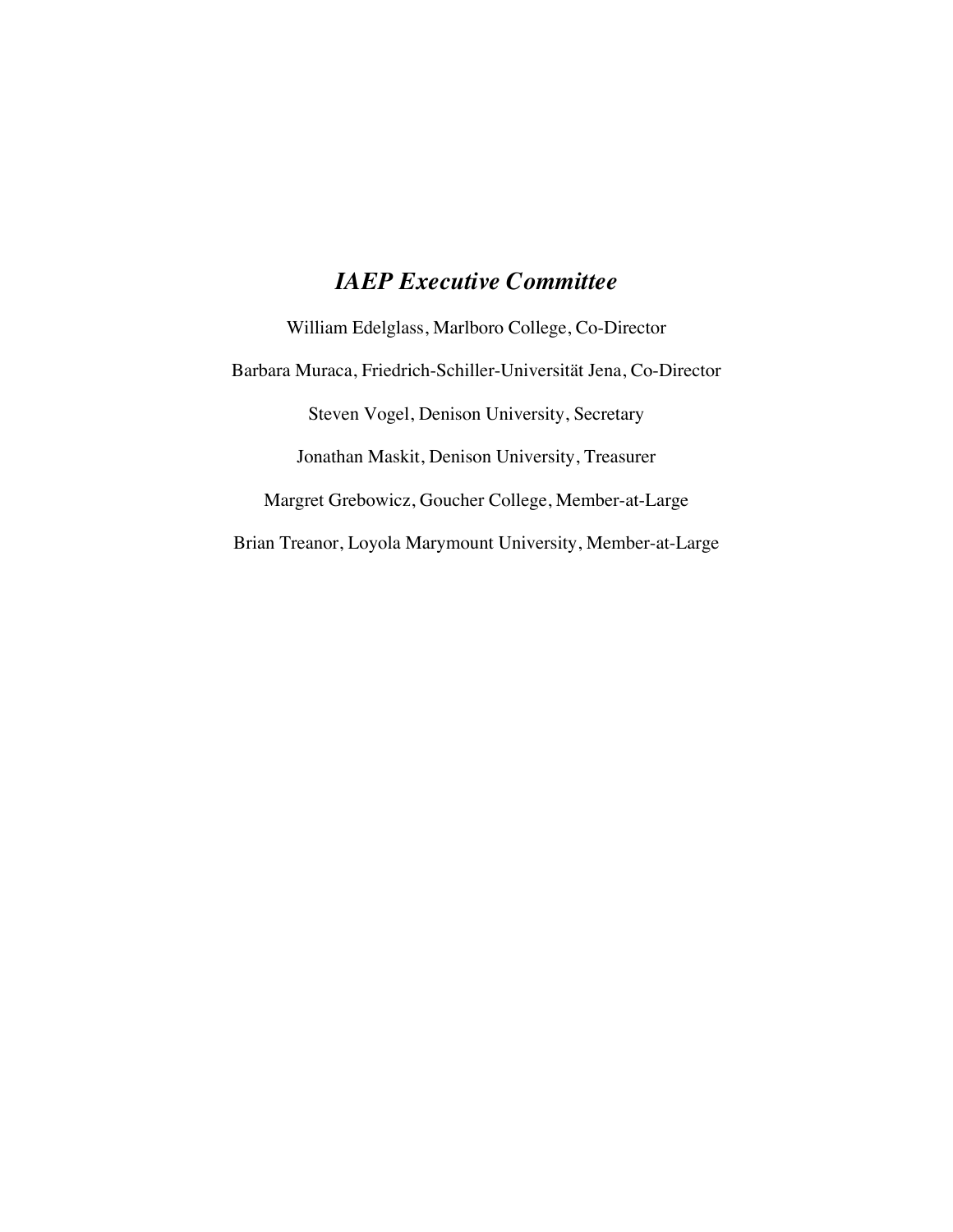# **SATURDAY, OCTOBER 25, 2014 8:00 p.m.**

# **IAEP KEYNOTE SPEAKER Poydras**

Introduced and Moderated by **William Edelglass Marlboro College**

# **"On Being Geologically Human"**

# **David Wood**

Vanderbilt University

 $\mathcal{L}_\text{max}$  and  $\mathcal{L}_\text{max}$  and  $\mathcal{L}_\text{max}$ 

# **IAEP RECEPTION** 9:30 p.m. Veranda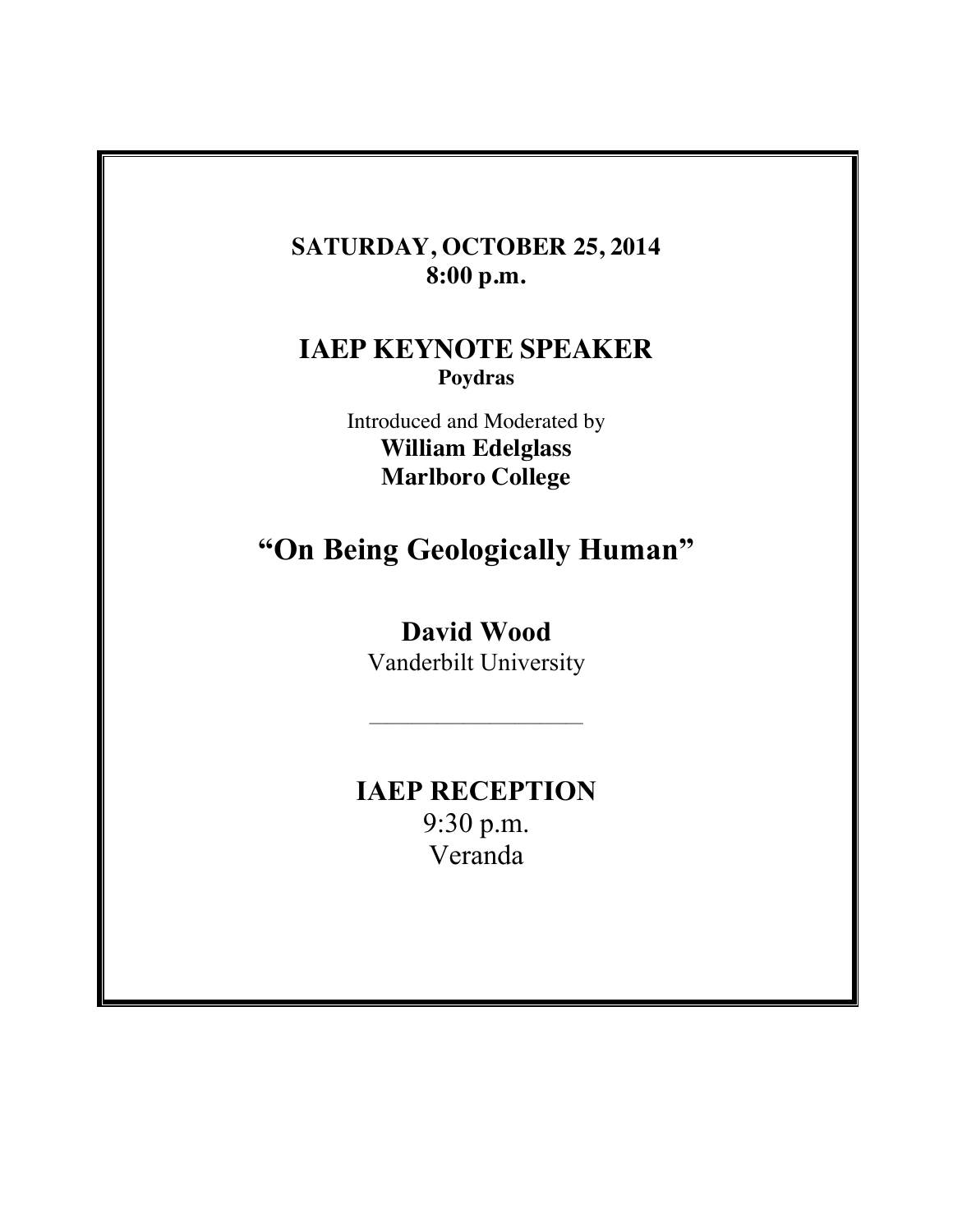# **SUNDAY, OCTOBER 26, 2014**

#### **SUNDAY MORNING 9:00—10:30 a.m.**

#### **Session 1:** *Moral Sentiments and Environmental Virtues* **Acadian I**

Moderator: David Storey, Boston College

"Being (Not Just Doing) Green: Intention, Integrity, and Identity and Environmental Ethics," Brandon Boesch, University of South Carolina

"Environmental Moral Sentiments and Cultural Criticism," Lauri Lahikainen, University of Tampere "Human Sentiment Can Support a Genuinely Normative Environmental Ethic (by way of Hume though not through Darwin and Leopold)," Christopher Pearson, Southern Illinois University Edwardsville

# **Session 2:** *Contemporary Issues in Environmental Ethics: Parts & Wholes, Plants, and Future Nonhuman Generations*

#### **Acadian II**

Moderator: Scott Cameron, Loyola Marymount University

"Why Valuing Parts and Wholes in Environmental Ethics is a Sorrowful Business," Daniel Crescenzo, University of Georgia

"Plant Neurobiology and the Moral Defense of Vegetarianism," Andrew Smith, Drexel University "Double Turn-Taking Among Generations and with the Environment," Matthias Fritsch, Concordia University

#### **Session 3:** *The Social Dimension of the Environmental Imagination* **Fulton**

Moderator: Tama Weisman, Dominican University

"Eco-Politics and the Imagination: From Ideology and Utopia to *Phronesis*," Nathan Bell and David Utsler, University of North Texas

"Why 'Nature' Matters: Three Social Imaginaries of Nature, and Their Implications for Social Practice," Joseph Aloi, University of North Texas

"Environmental Imagination: Framing and Identifying with Other Species," Joseph Tuminello, University of North Texas

# **SUNDAY MORNING 10:30—10:45 a.m.**

**Coffee Break, Pelican Prefunction**

## **SUNDAY MORNING 10:45 a.m.—12:15 p.m.**

#### **Session 1:** *Thinking in the Wake of Katrina* **Acadian I**

Moderator: Francis P. Coolidge, Jr., Tulane University "Facing Apocalypse: Post-Katrina Meditations," John Clark, Tulane University "Re-Thinking New Orleans in the Wake of Katrina," Michael Zimmerman, University of Colorado Boulder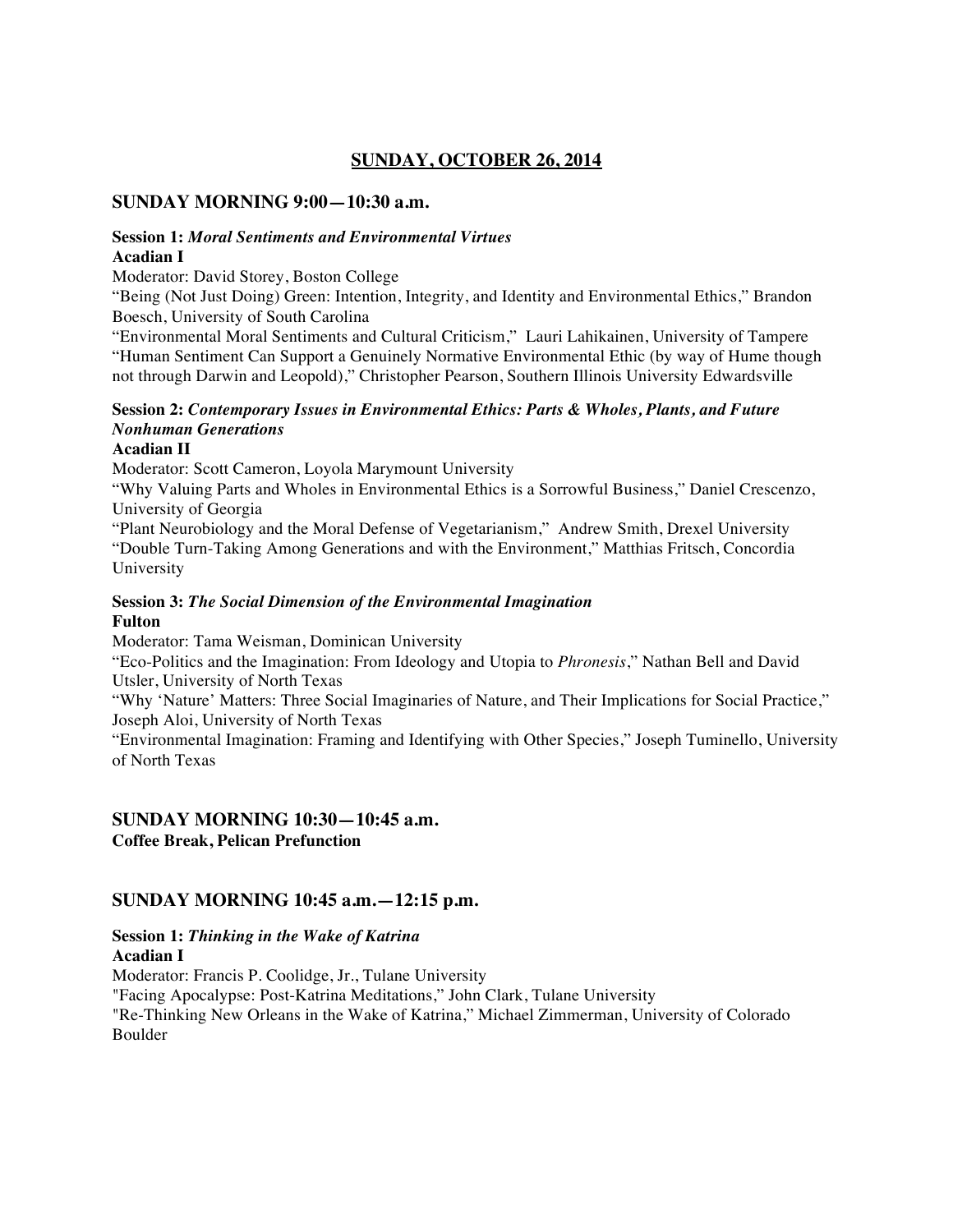#### **Session 2:** *Environmental Imagination and Narratives of Place* **Acadian II**

Moderator: Bryan Bannon, Merrimack College

"'Thoughtlessness,' Language, and the Power of Imagination," Eva Maria Räpple, College of DuPage "The Meander and the Mississippi: A Shift toward an Environmental Imagination," Irene Klaver, University of North Texas

"Heidegger's topology: Re-grounding environmental ethics through narratives of place," Jen Christion Myers, Prescott College

#### **Session 3:** *Rethinking Worldviews* **Fulton**

Moderator: Lorraine Code, York University

"The Very Idea of an Ecological Worldview," Keith Peterson, Colby College

"Towards an Understanding of Ecological Wisdom: Exploring Worldviews, *Habitus*, and *Phronesis*," Mark Hathaway, University of Toronto

"On the Necessity of Recourse to Human Experience and Metaphors," Scott Cameron, Loyola Marymount University

# **SUNDAY AFTERNOON 2:00—3:30 p.m.**

## **Session 1:** *Biopolitics: Population, Climate Change, and the*

#### *Genome of Food*

#### **Acadian I**

Moderator: Johanna Oksala, University of Helsinki

"Biopolitics, Race, and Global Population Control: Neo-Malthusianism and Environmentalism," Alex Feldman, Pennsylvania State University

"Biopolitics of Extinction: Radicalizing Derridean Biopolitics in the Emerging Theaters of Climate Change," Rebekah Sinclair, Claremont Graduate University

"Specialty Cheese, Its Bacteria, and Their Genome," Andrea Borghini, College of the Holy Cross

#### **Session 2:** *Transforming Human-Nature Relations: Ecopolitics and Critical Theory* **Acadian II**

Moderator: Ladelle McWhorter, University of Richmond

"Critique and Transformation: On the Hypothetical Nature of Ecosystem Service Value," Andony Melathopoulos and Alexander Stoner, Dalhousie University

"Bioregionalism and Social Ecology: An Ecopolitical Proposal," Brian Schroeder, Rochester Institute of Technology

"Reclaiming Prosthetic Gods: Marx and the Critique of Technological Rationality," Greg Gabrellas, Drexel University

#### **Session 3:** *Environmental Hermeneutics: A Memorial Panel for Helen Tartar* **Fulton**

Moderator: Brian Treanor, Loyola Marymount University "For the Beauty of the Earth: Toward Beauty as a Hermeneutic of Nature. In Memory of Helen Tartar," Christina Gschwandtner, Fordham University

"Aporetic Ecohermeneutics," David Wood, Vanderbilt University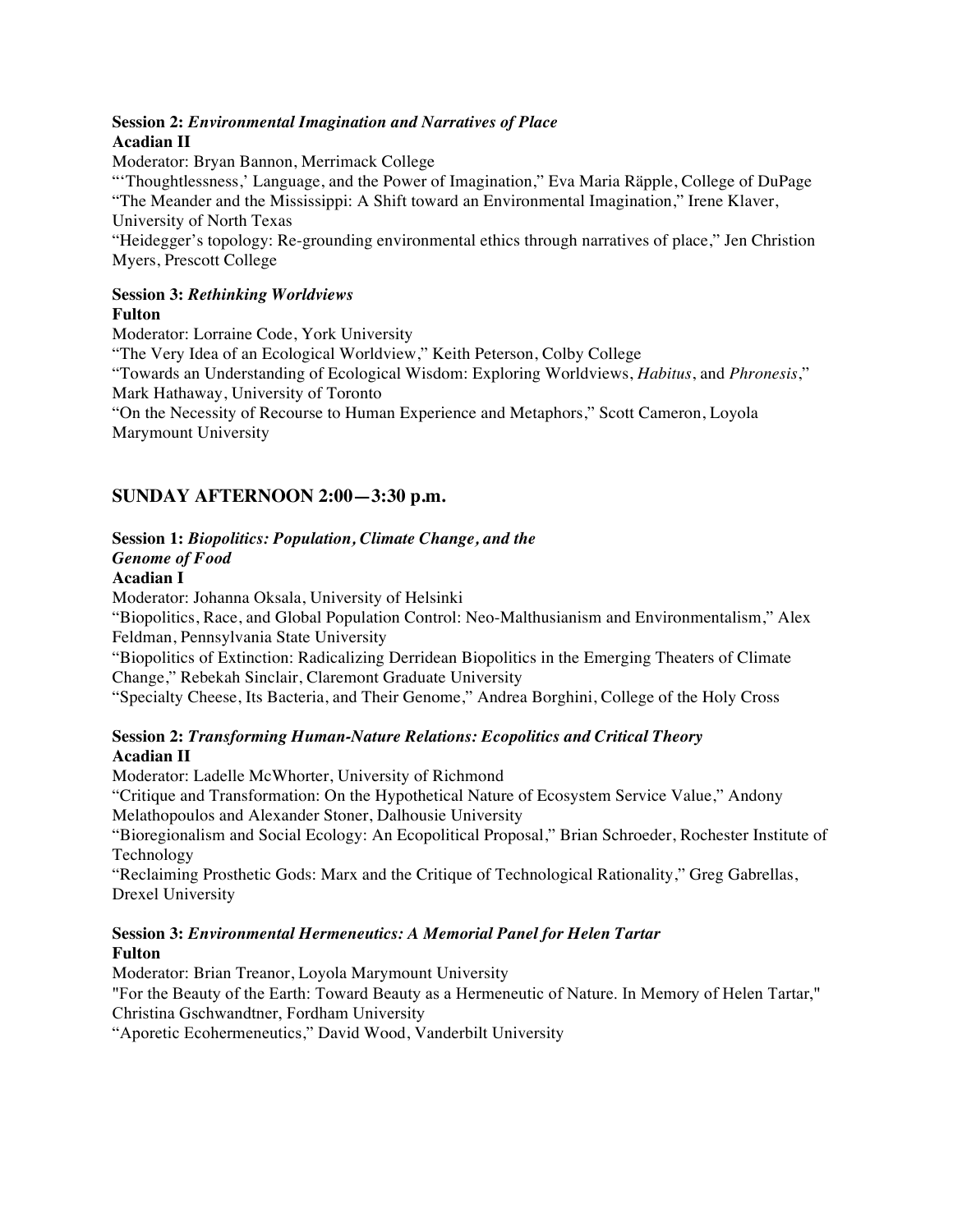# **SUNDAY AFTERNOON 3:30—3:45 p.m. Coffee Break, Pelican Prefunction**

# **SUNDAY AFTERNOON 3:45—5:15 p.m.**

#### **Session 1:** *Wildness, Friendship, and Domestication: Reconsidering Interspecies Relations* **Acadian I**

Moderator: David Wood, Vanderbilt University

"New Ideals of Belonging and Africana Origins of Interspecies Living," Cynthia Willett, Emory University

"Biting Wolves," Thomas Thorp, Saint Xavier University

"Zoo Animals as Friends, Zoo Animals as Specimens: The Life and Death of Marius the Giraffe," Abigail Levin, Niagara University

## **Session 2:** *Technology and Technologies* **Acadian II**

Moderator: Irene Klaver, University of North Texas

"Big Bio versus DIY Bio," Jozef Keulartz, Radboud University and Henk van den Belt, Wageningen University

"Newfound Habitats: Rethinking the Physis-Techne Distinction," Craig Condella, Salve Regina University

### **Session 3:** *'Nature' in Phenomenology and Hermeneutics: Gadamer, Heidegger, Merleau-Ponty* **Fulton**

Moderator: Brian Schroeder, Rochester Institute of Technology

"'The indestructible, the barbaric principle': Merleau-Ponty and the Psychoanalysis of Nature," Dylan Trigg, University College Dublin

"The Fleshy Texture of Things: A Phenomenological Response to Timothy Morton," Brendan Mahoney, University at Albany

> **IAEP BUSINESS MEETING Sunday 5:30 p.m. Pelican I**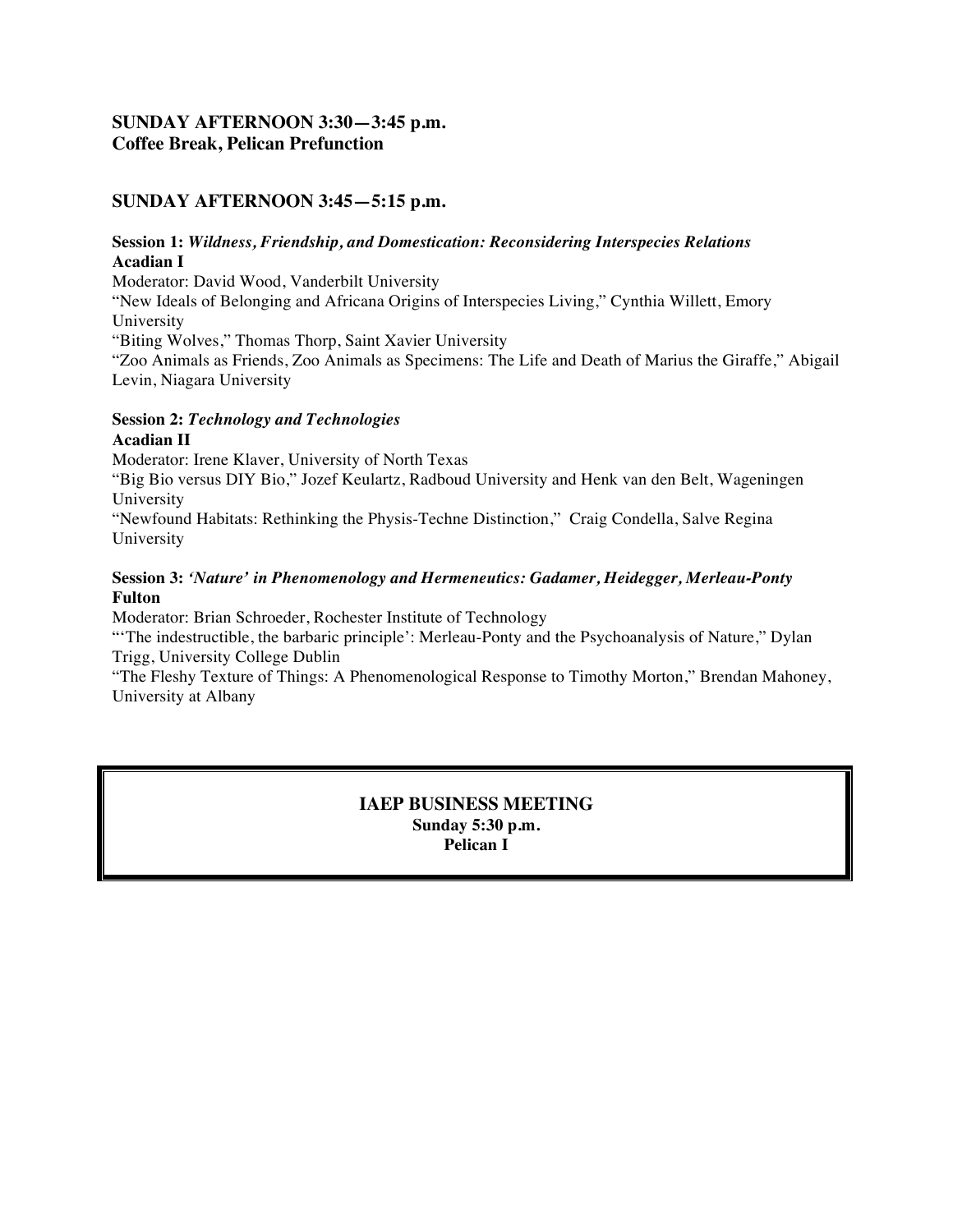## **MONDAY, OCTOBER 27, 2014**

#### **MONDAY MORNING 9:00—10:30 a.m.**

#### **Session 1:** *Rethinking Models of Nature and Nature as Model* **Acadian I**

Moderator: Keith Peterson, Colby College

"Nature as Liberty's Touchstone: A Historical and Conceptual Sketch," Piers Stephens, University of Georgia

"The materiality of ecological innovation: Towards a natural concept of biomimicry," Vincent Blok, Wageningen University

"Integral Ecology: A New Epistemology of Environmental Problems," David Storey, Boston College

#### **Session 2:** *Contemporary Continental Perspectives on Ecological Relations and Responsibility* **Acadian II**

Moderator: Steven Vogel, Denison University "Ecologies of the Living: Transcendence and Immanence," Phil Lynes, Concordia University "The Framing of the Fencing: Derrida's Explication of 'Parergon' and Environmental Conservation," Trent Yarosevich, Stony Brook University "Responsibility Reconsidered: Jonas and Levinas," Ilan Safit, Pace University

## **Session 3:** *Existential Ecology, Wilderness, and the American West* **Fulton**

Moderator: Jonathan Maskit, Denison University "Aldo Leopold, the Existentialist: Or, the Facticity of Wilderness," Anthony Fernandez, University of South Florida

"The Idea of an Existential Ecology – A Proposal," Bob Sandmeyer, University of Kentucky "Wallace Stegner and the Place of the American West," Josh Hayes, Alvernia University

## **MONDAY MORNING 10:30—10:45 a.m. Coffee Break, Pelican Prefunction**

# **MONDAY MORNING 10:45 a.m. –12:15 p.m.**

# **Session 1:** *Science, Knowledge, Practice*

#### **Acadian I**

Moderator: Meg Mott, Marlboro College "Deliberative Democracy in Science and Environmental Policy: Reflections on Philip Kitcher and John Dryzek," Darrell Arnold, St. Thomas University "The Tyranny of Certainty," Lorraine Code, York University

#### **Session 2:** *Soundscapes, Landscapes, and Environmental Values* **Acadian II**

Moderator: Margret Grebowicz, Goucher College

"Soundscape Ecology and Environmental Valuation," Jonathan Beever, Pennsylvania State University "Is Ansel Adams an Ecopornographer? or Visual (Mis) Representation of the Environment," Thomas Weidemeyer, Florida Atlantic University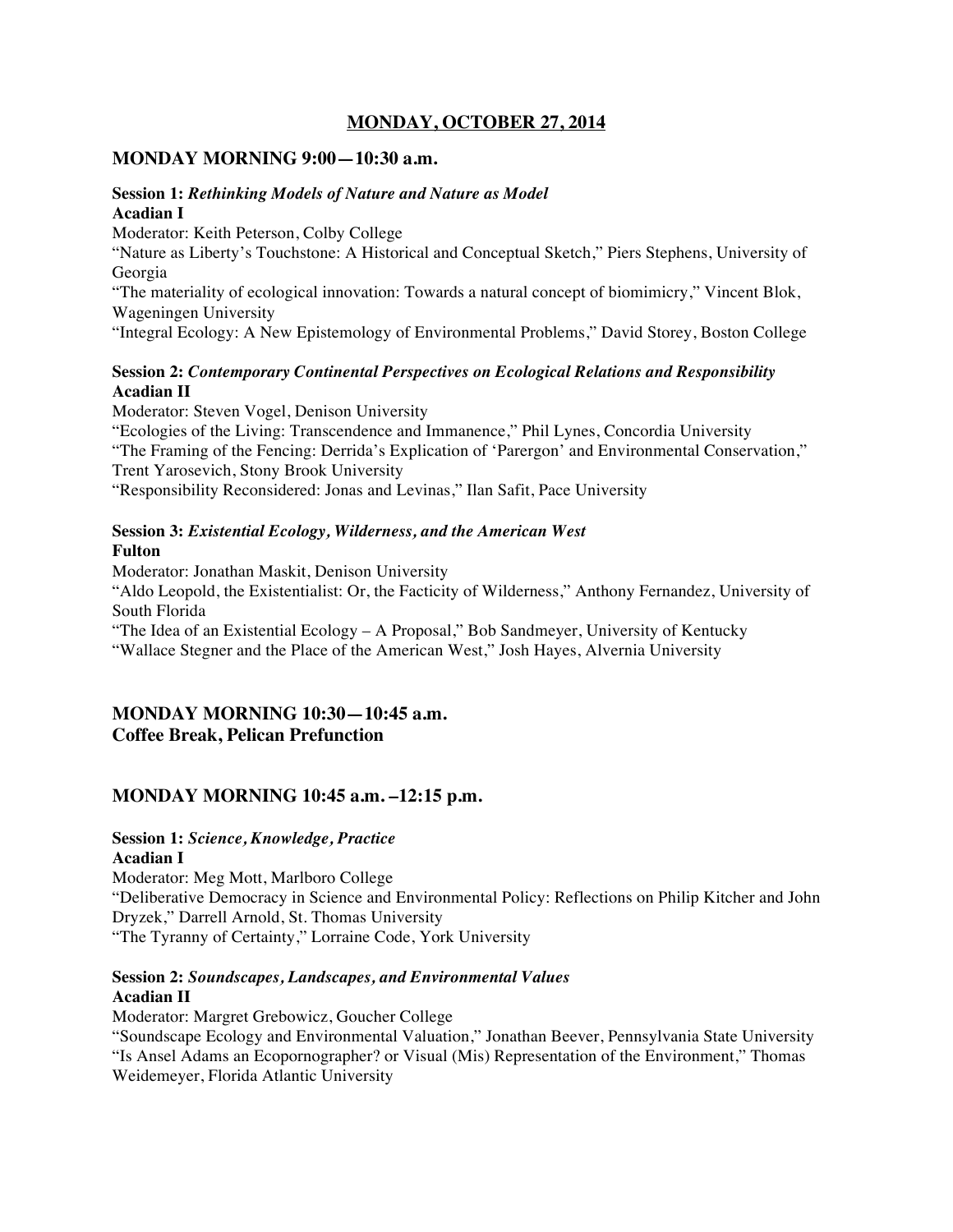#### **Session 3:** *Dwelling and Cultivation* **Fulton**

Moderator: James Hatley, Salisbury University

"Mottainai: Buddhist Origins of a Japanese Philosophy of Waste," Kevin Taylor, Southern Illinois University Carbondale

"The Temporal Place Value of Viticulture," Julie Kuhlken, Pedernales Cellars

"*Mono no Aware* as a Poetics of Environmental Ethics," John Flowers, Southern Illinois University Carbondale

# **MONDAY AFTERNOON 1:45—3:15 p.m.**

## **Session 1: Society for Nature, Philosophy and Religion:**

## *Art, Nature, Divinity*

#### **Acadian I**

Moderator: Christopher Dustin, College of the Holy Cross

"Mind in Nature: Merleau-Ponty, Cezanne, and the Task of Art," Joseph Aziz, University of Dallas "Writing the Divine Energies: Van Gogh as Iconographer," Bruce Foltz, Eckerd College

"Creation, Place, and Intelligibility: The First People's Buffalo Jump State Park," James Hatley, Salisbury University

# **Session 2:** *Is Environmental Ethics Sustainable?*

#### **Acadian II**

Moderator: Josh Hayes, Alvernia University

"Climate of Denial: Individual Responsibility for Systemic Change," Dan Boscov-Ellen, The New School for Social Research

"Should Environmentalism Embrace a Rights Based Discourse?" Elliot Trapp, The New School for Social Research

"Keystone Confusions, or Why Our Moral Concepts Matter," Eric Godoy, The New School for Social Research and Pratt Institute

#### **Session 3:** *Benjamin and Nietzsche on Nature* **Fulton**

Moderator: Ilan Safit, Pace University "Walter Benjamin: Nature as Origin and Event," Shannon Hayes, University of Oregon "Deciding Nature: Walter Benjamin," Brendan Moran, University of Calgary

# **MONDAY AFTERNOON 3:15—3:30 p.m. Coffee Break, Pelican Prefunction**